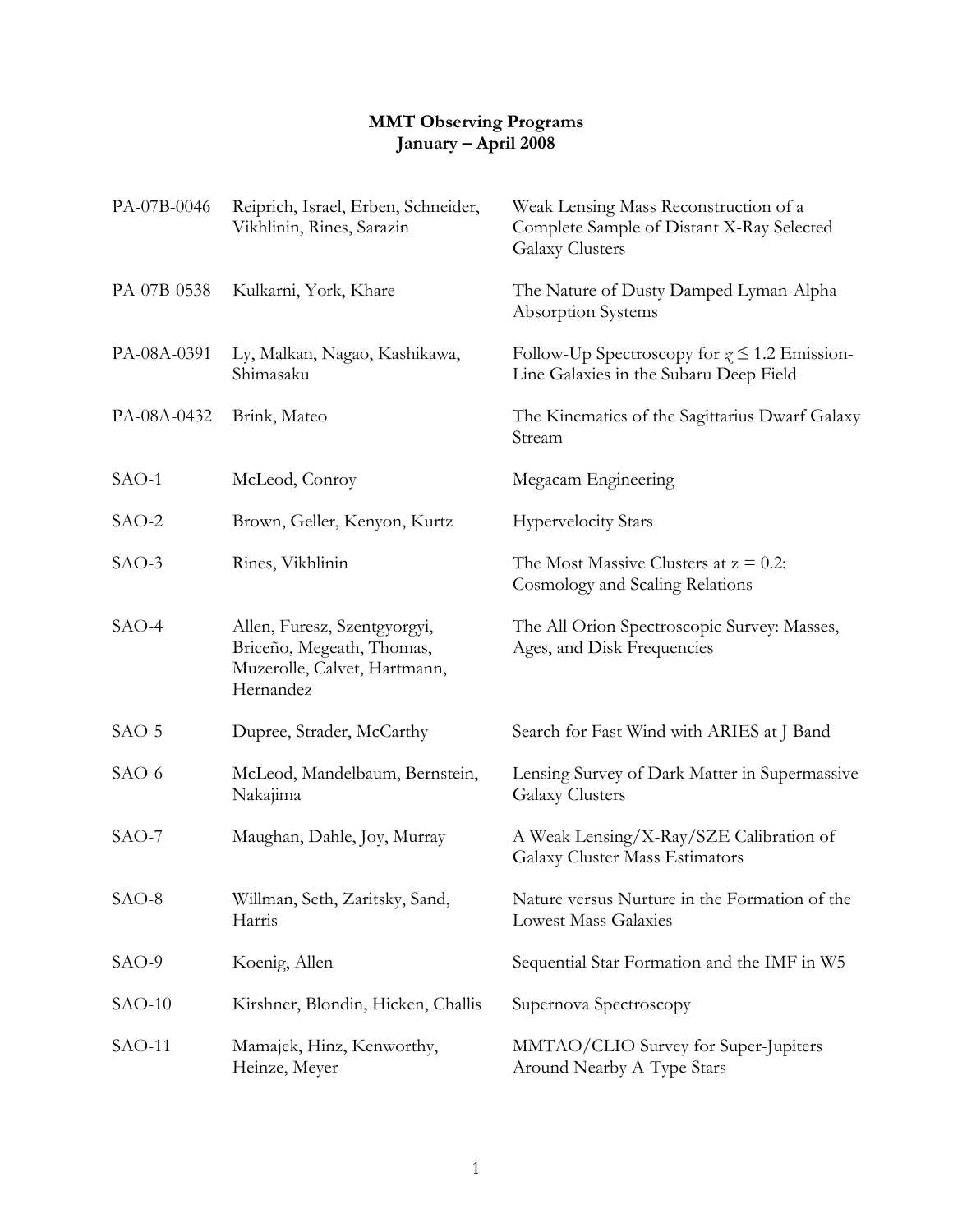| $SAO-12$ | Meibom, Barnes, Mathieu,<br>Hartman, Holman                                                 | The Connection Between Binarity,<br>Circumstellar Disks, and Stellar Rotation                |
|----------|---------------------------------------------------------------------------------------------|----------------------------------------------------------------------------------------------|
| $SAO-13$ | Kirshner, Fesen                                                                             | The Ultraluminous Oxygen-Rich Supernova<br>Remnant in NGC 4449                               |
| $SAO-14$ | Falco, Mediavilla, Motta                                                                    | Microlensing Probes of the Dark Halos of<br>Galaxies and the Structure of AGNs               |
| $SAO-15$ | Willman, Walsh                                                                              | Pursuit of the Least Luminous Galaxies                                                       |
| $SAO-16$ | Meibom, Covey, Lada, Muench,<br>Szentgyorgyi                                                | A Doppler Survey for Close Binaries in IC348                                                 |
| $SAO-17$ | Liu, Di Stefano                                                                             | A Luminous Supersoft X-Ray Source in M81: A<br>Near-Chandrasekhar Mass White Dwarf           |
| $SAO-18$ | Constantin, Shields                                                                         | Towards an Accurate Census of the Local<br>Growing Supermassive Black Holes                  |
| $SAO-19$ | Ge, Peng, Zhou                                                                              | Toward Understanding the Quasar 2175-Å<br>Absorbers                                          |
| $SAO-20$ | Mamajek, Hinz, Kenworthy, Meyer                                                             | Imaging the Nearest Extrasolar Planet with<br>MMT/AO with CLIO                               |
| $SAO-22$ | Meyer, Kenyon, Hinz, Skemer                                                                 | Resolving the IR Dust Disk in the Extrasolar<br>Planetary System HD 69830                    |
| $SAO-23$ | Brown, Geller                                                                               | <b>Extreme Metal Poor Galaxies</b>                                                           |
| $SAO-24$ | Sozzetti, Latham, Torres, Teixeira,<br>Hinz, Heinze, Sivanandam                             | Search for Sub-Stellar Companions to Stars<br>Hosting Planets and Brown Dwarfs               |
| $SAO-25$ | Currie, Kenyon, Evans                                                                       | Accretion Signatures and Cluster Membership<br>in h and chi Persei and NGC 1960              |
| $SAO-26$ | Dupree, Meibom                                                                              | Stellar Ages with Hectochelle                                                                |
| $SAO-27$ | Covey, Muench, Meibom, Lada                                                                 | Hectochelle Ha Observations of IC 348:<br>Angular Momentum Evolution at the Lowest<br>Masses |
| $SAO-28$ | Allen, Furesz, Szentgyorgyi,<br>Briceño, Megeath, Muzerolle,<br>Calvet, Hartmann, Hernandez | The All Orion Spectroscopic Survey:<br>Kinematics and Accretion Rates                        |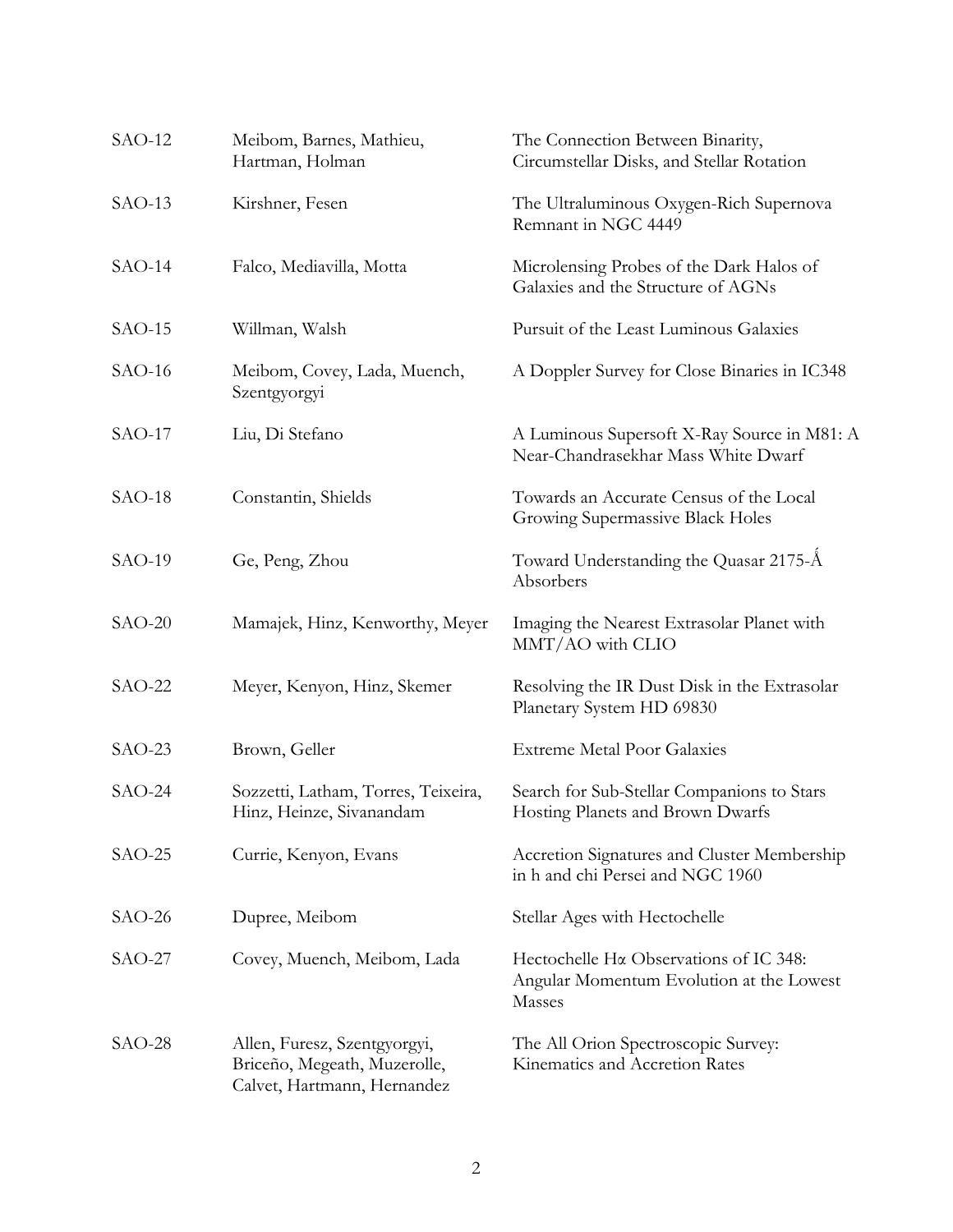| $SAO-29$            | Keremedjiev, Eikenberry, Gonzalez,<br>Raines                               | High Resolution CaT Velocity Dispersions in<br>the Virgo Cluster                                                                   |
|---------------------|----------------------------------------------------------------------------|------------------------------------------------------------------------------------------------------------------------------------|
| UAO-E32             | Lloyd-Hart, Milton, Powell, Stalcup,<br>Kulesa, McCarthy                   | Ground-Layer Adaptive Optics with Laser<br>Guide Stars at the MMT                                                                  |
| UAO-E34             | McCarthy, Kulesa                                                           | Continued Commissioning of ARIES at the<br><b>MMT</b>                                                                              |
| UAO-G65             | Sarazin, Reiprich, Israel, Vikhlinin,<br>Rines, Erben, Schneider           | Studying the Nature of Dark Energy with<br><b>Galaxy Clusters</b>                                                                  |
| UAO-G66             | Thuan, Izotov                                                              | A Search for Extremely Low-Metallicity Dwarf<br>Emission-Line Galaxies in the Sloan Digital Sky<br>Survey                          |
| UAO-L29             | Kenworthy, Hinz                                                            | Detecting Giant Planets in to the Ice Line using<br>AO Coronagraphy                                                                |
| UAO-L <sub>30</sub> | Stock, Hinz                                                                | Characterizing Debris Disks with BLINC,<br>Spitzer and KIN                                                                         |
| UAO-S1              | Papovich, M. Rieke, Willmer,<br>Egami, Kulesa, McCarthy, Rudnick,<br>Rigby | The Spectroscopic Properties of Lensed<br>Galaxies at $\gamma > 2$                                                                 |
| UAO-S2              | Muzerolle, Balog, Flaherty                                                 | Connecting Accretion and Mid-Infrared<br>Variability in Protoplanetary Disks                                                       |
| UAO-S5              | Greissl, Meyer, McCarthy, Kulesa                                           | Probing the IMF Beyond the Milky Way:<br>Spectroscopy of Young Star Clusters in M33<br>and NGC 2903                                |
| UAO-S7              | Tremonti, Diamond-Stanic,<br>Moustakas, Bechtold                           | Quantifying the Impact of Starburst and AGN<br>Feedback: A High Resolution Study of Extreme<br>Outflows in Post-Starburst Galaxies |
| UAO-S9              | Bechtold, Thompson                                                         | Do Fundamental Physical Constants Change<br>with Time?                                                                             |
| UAO-S10             | Dufour, Liebert                                                            | Mass Determinations of the Newly-Discovered<br>White Dwarfs with Nearly Pure-Carbon<br>Atmospheres                                 |
| UAO-S11             | Prescott, Dey, Jannuzi                                                     | Spectroscopic Confirmation of Large Lya<br>Nebulae Candidates                                                                      |